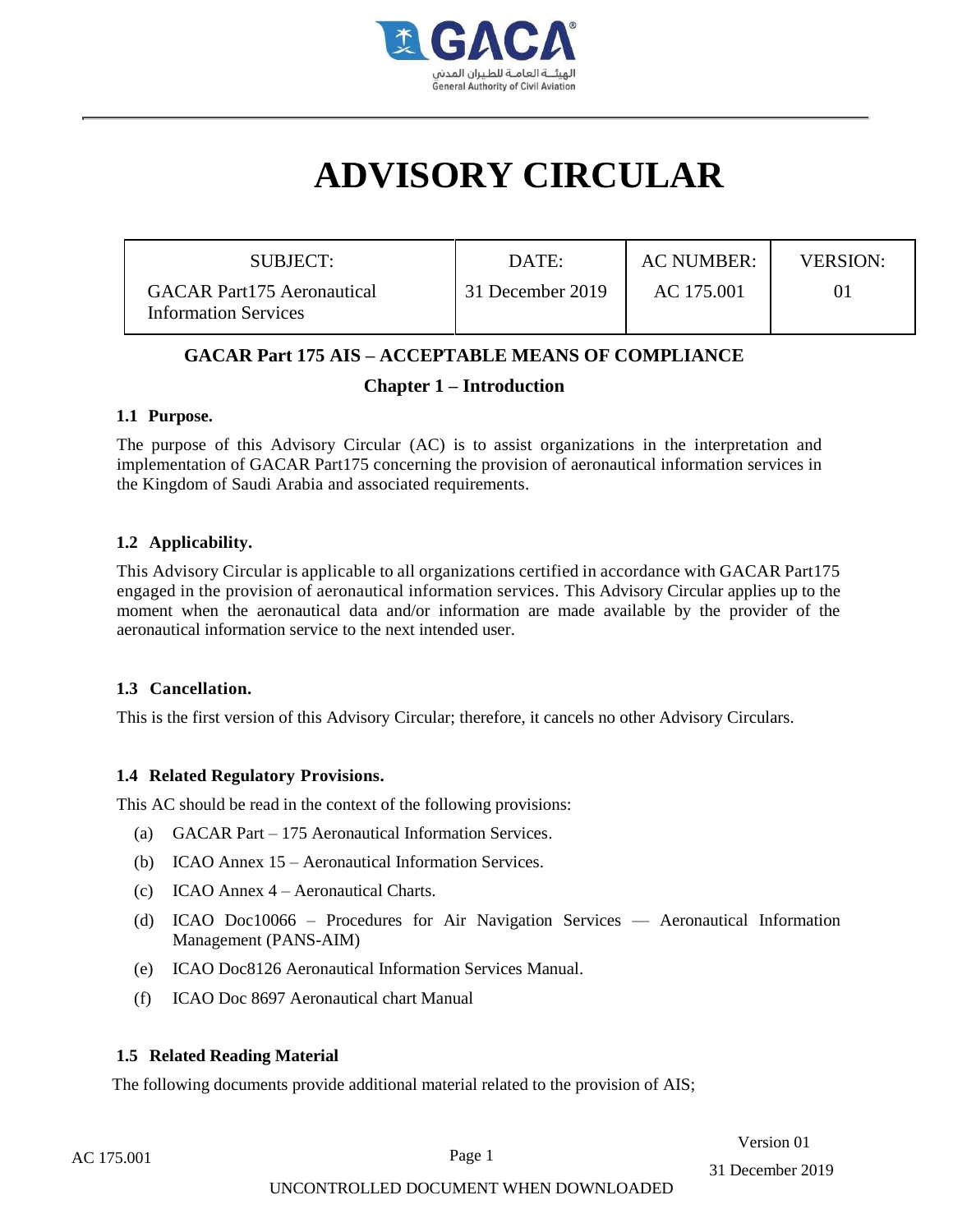

- (a) GACAR Part 1 Definitions Abbreviations and Editorial Conventions
- (b) GACAR Part 5 Safety Management Systems
- (c) Part 170 Certification Air Navigation Service Providers
- (d) ICAO Annex 19 Safety Management Systems.
- (e) ICAO Doc 9859 Safety Management Manual
- (f) ICAO Doc 8400 Procedures for Air Navigation Services ICAO Abbreviations and Codes (PANS-ABC)
- (g) ICAO Doc 9855 Guidelines on the Use of the Public Internet for Aeronautical Applications

#### **1.6 Definition of terms used in this AC**

Affected parties should refer to Subpart A of GACAR Part 1 for a full listing of defined terms used in GACAR and specifically those related to aeronautical information services. This Advisory Circular may introduce additional definitions to aid in a common understanding of the ideas presented in this document. In cases where the definitions in this document differ from an identical term defined in GACAR Part 1, the definition in GACAR Part1 will prevail when interpreting regulatory requirements.

"Acceptable means of compliance" - means a non-binding standard adopted by GACA to illustrate means to establish compliance with a regulation.

 "Aeronautical Information Service Provider" - means the organization responsible for the provision of an aeronautical information service, certified in accordance with GACAR Part175

"Alternative means of compliance" – means an alternative to an existing [acceptable means of compliance](https://www.skybrary.aero/index.php/Acceptable_Means_of_Compliance) or to a means of establishing compliance with a regulation for which no associated [Acceptable Means of](https://www.skybrary.aero/index.php/AMC)  [Compliance](https://www.skybrary.aero/index.php/AMC) has been adopted by GACA

"Change management" means - A formal process to manage changes within an organization in a systematic manner, so that changes which may impact identified hazards and risk mitigation strategies are accounted for, before the implementation of such changes

"Just culture" – means a culture in which persons are not punished for actions, omissions or decisions taken by them that are commensurate with their experience and training, but in which gross negligence, wilful violations and destructive acts are not tolerated.

"Occurrence" - means any safety-related event which endangers or which, if not corrected or addressed, could endanger an aircraft, its occupants or any other person.

"Voluntary reports" – means a report concerning occurrences not captured by the mandatory reporting system or other safety related information which is perceived by the reporter as an actual or potential hazard to aviation safety.

## **1.7 Approval.**

This Advisory Circular has been approved for publication by the Assistant President of Aviation Standards Sector of the General Authority of Civil Aviation

#### **1.8 Cancellation**

This Advisory Circular shall remain in force until cancelled, suspended or amended.

Version 01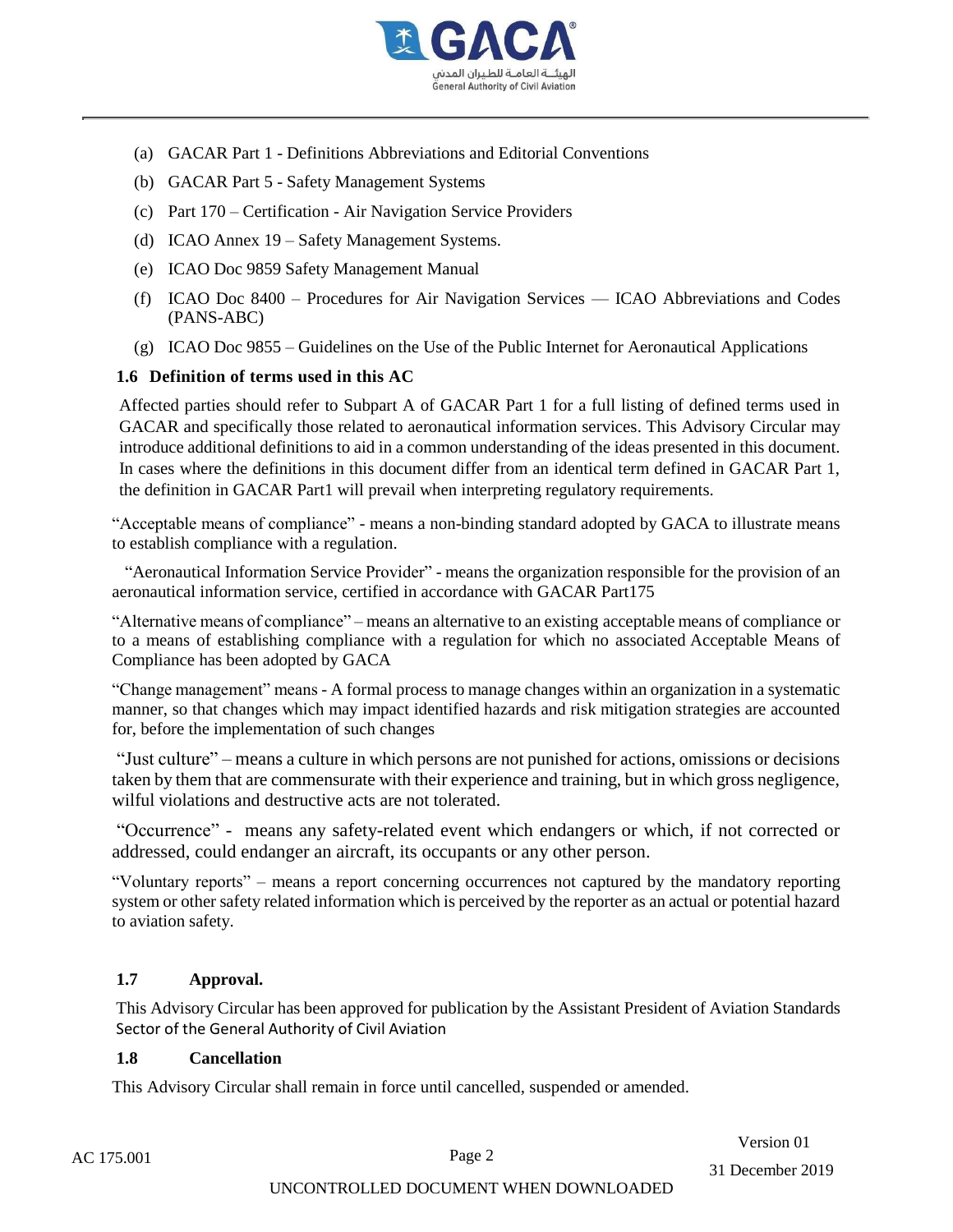

# **Chapter 2 – NOTAM**

## **2.1 General**

The provision of accurate and timely information concerning the availability of aeronautical facilities is a key feature of an effective air traffic management system. The use of NOTAM in the distribution of such information is an important tool in securing the safe and efficient operation of flights. GACAR Part175.125 identifies the requirements for the provision of such information using NOTAM. This chapter provides further guidance on the issue and content of NOTAM.

## **2.2 Issuing NOTAM**

NOTAM are issued to notify airspace and aerodrome users of important information concerning the availability of aeronautical facilities procedures or services, or of hazards to flight. Examples of issues that may generate the need to take NOTAM action include:

- (a) Hazards to airspace users;
- (b) The closure of operational facilities such as runways, taxiways, etc.;
- (c) Unserviceable communications systems or navigational aids;
- (d) Unusual airspace activities resulting in airspace restrictions;
- (e) Unserviceable lighting;
- (f) The presence of temporary obstructions near an aerodrome.

The full list of issues that require the issue of a NOTAM can be found in ICAO Doc 8126 Chapter 6. For reasons of conciseness and precision, NOTAM are encoded using agreed international terms, although the code is usually sufficiently self-evident to allow the user to identify a hazard.

## **2.3 Distribution of NOTAM**

NOTAM must be communicated by certified aeronautical information service provider using the fastest available means to all addressees for whom the information is assessed as being of direct operational significance, and who would not otherwise have at least seven days' prior notification.

Trigger NOTAM serve to alert those who maintain aeronautical databases that specific changes will be effective soon, usually at the next AIRAC date. A trigger NOTAM contains a brief description of the contents of the amendment or supplement, the effective date and the reference number of the amendment or supplement. It is usually valid for 14 days.

The risk to flight that is posed by ash associated with volcanic eruptions is notified as a special message known as an ASHTAM

A special series NOTAM, named SNOWTAM, is used to notify the presence or removal of hazardous conditions on the movement area due to snow, slush, ice or water associated with these conditions.

Full details concerning the content and distribution of NOTAM ASHTAM, and SNOWTAM are contained in ICAO Annex 15 and Doc 8126 The AIS Manual.

Version 01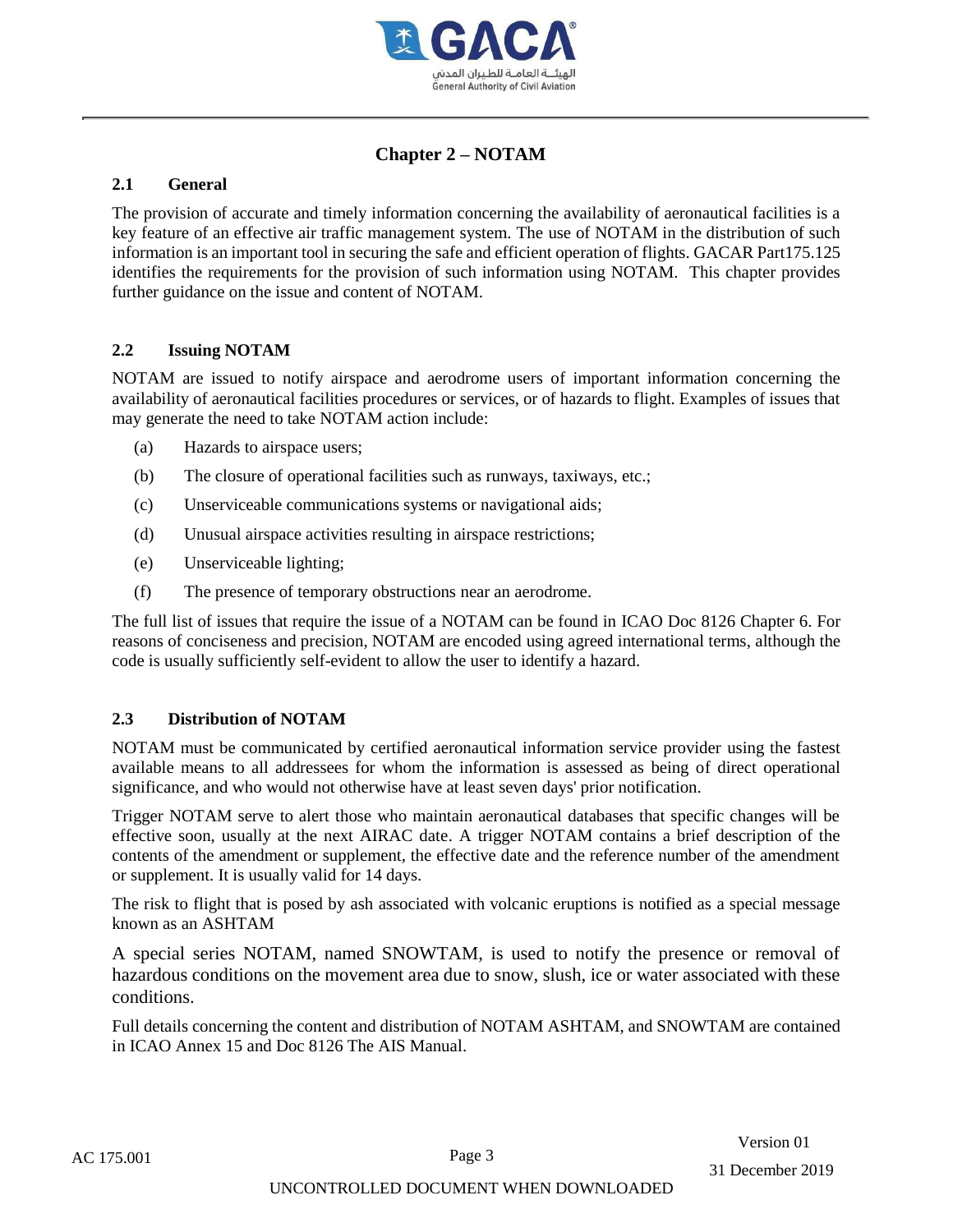

# **Chapter 3 – The Management of Change**

## **3.1 General**

All organizations experience changes due to expansion, contraction, improvement to existing systems, the introduction of new products and services, or the introduction of new equipment or procedures. Hazards may inadvertently be introduced into an operation whenever change occurs.

[Safety management](https://www.skybrary.aero/index.php/Safety_Management) practices require that hazards arising from change are systematically and proactively identified and appropriate measures to manage the safety risks are identified, implemented and subsequently evaluated. The significance of this key activity is highlighted in GACAR Part 5 and ICAO Annex 19 which requires services providers to develop and maintain processes to identify changes which may affect the safety of its products or services.

GACAR Part175.027 is concerned with ensuring that service providers carefully consider the impact that changes to functional systems may have on the safe provision of services.

## **3.2 The role of change management**

As systems evolve, sometimes small, incremental changes in the system or in the system's environment can accumulate over time. When changes to systems are made, and periodically thereafter, an organization should review the system, including its operating environment to make sure it continues to meet all its safety performance requirements. It is important that such reviews consider the complete life cycle of the system under consideration; all its components; and the equipment, procedures and human resources that make up the functional system. Reviews should also include the interactions of a system with other systems in use.

## **3.3 The change management process**

A formal change management process must identify changes which may affect established processes, procedures, products and services. All necessary measures to maintain safety performance should be identified and described prior to implementing changes. The result of this process is the reduction in the safety risks resulting from changes to as low as reasonably practical (ALARP).

An effective process for change management must consider the following:

- (a) Criticality of systems and activities. Criticality is closely related to safety risk and relates to the potential consequences of equipment being improperly operated or an activity being incorrectly executed. While this is a consideration that should be made during the system design process, it becomes relevant during a situation of change. Systems that have higher safety criticality should be reviewed following change to make sure that corrective actions can be taken to control potentially emerging safety risks.
- (b) Stability of systems and operational environments. Changes may be the result of the introduction of new or upgraded systems; changes in the services provided; the award of new commercial contracts; or other changes directly under the control of the organization. Changes in the wider operational environment are also important, such as economic or financial issues, changes in political or regulatory environments, or changes in the physical environment. While these factors are not under the direct control of the organization, it must act to respond to them.
- (c) Past performance. Past performance of critical systems is a proven indicator of future performance. Trend analyses should be employed to track safety performance measures over

Version 01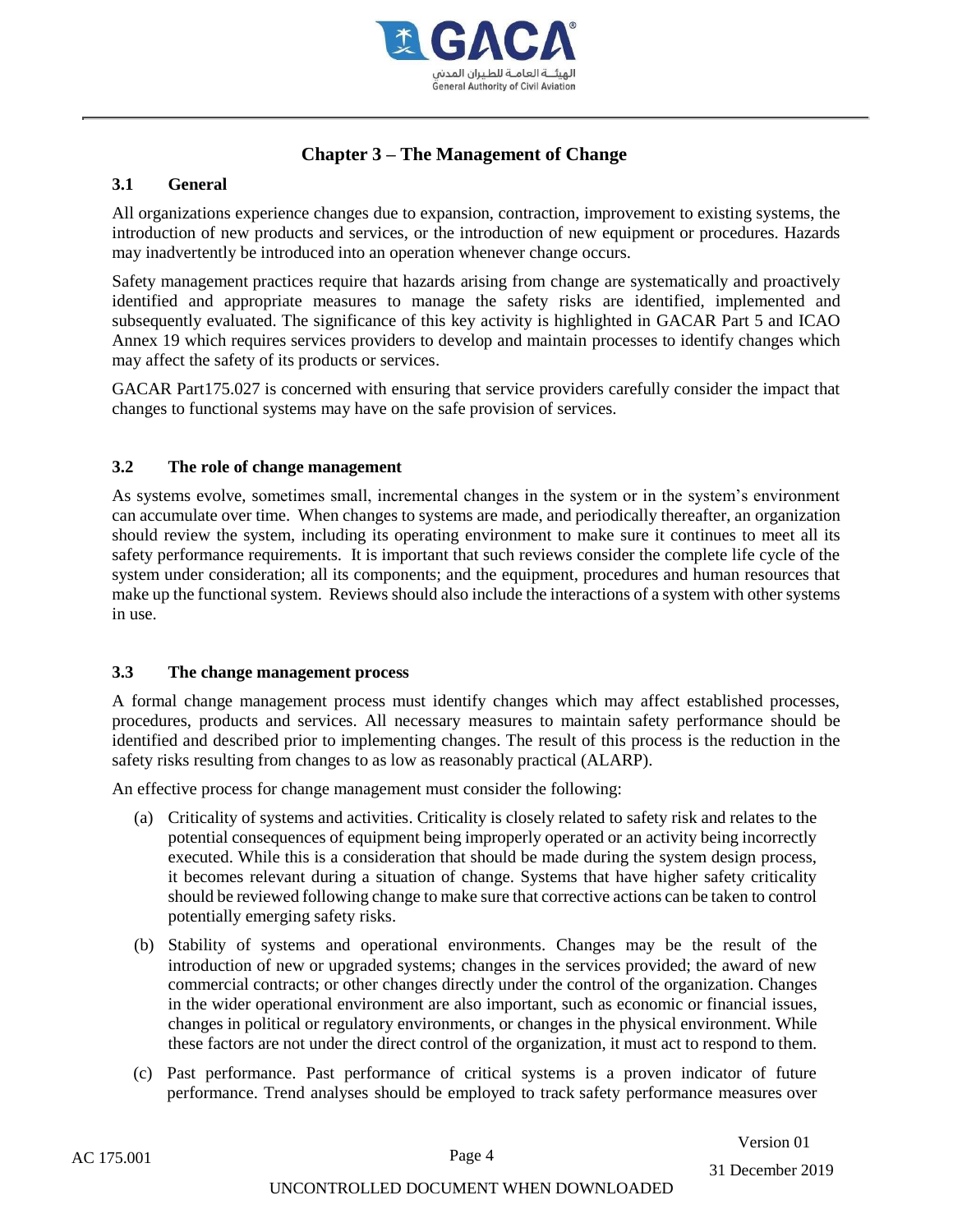

time and to factor this information into the planning of future changes. Where deficiencies have been found and corrected because of past audits, evaluations, investigations or reports, it is essential that such information is considered to assure the effectiveness of corrective actions.

Organizations wishing further information on the effectiveness of measures for ensuring the safe management of change should contact GACA.

Version 01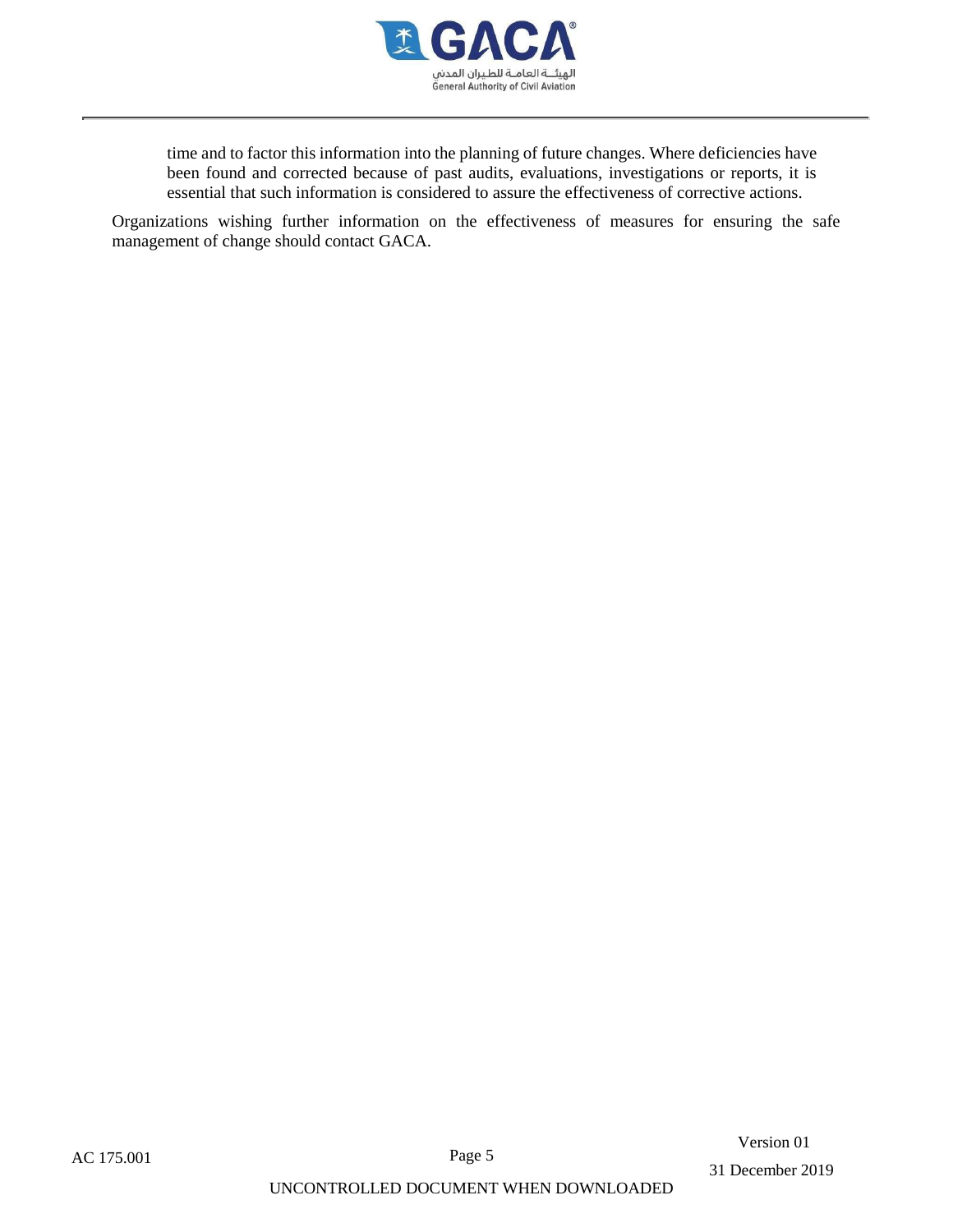

# **Chapter 4 - Occurrence Reporting**

## **4.1 General**

An occurrence is associated with the operation of an aircraft which affects or could affect the safety of operation.

The reporting of aviation safety occurrences is vital to the prevention of aircraft accidents. It contributes to the understanding of where safety risks lie in the aviation system and helps decision makers in organizations to adopt preventative measures. The obligation to report relates to the design of any system and its constituents, any malfunction, technical defect, exceeding of technical limitations, deviations of standards, or other irregular circumstance that has, or may have, endangered the safety of services and but which has not resulted in a serious incident.

GACAR Part175.017 is concerned with the need for AIS Providers to conscientiously report any failings of their functional systems which fall within the criteria for mandatory reporting, and to encourage the reporting of all matters that have the potential to impact safety.

## **4.2 Occurrence Reporting**

The information and safety intelligence needed to support safety improvements largely relies upon individuals reporting occurrences when they happen. Without this information, the realities of aviation safety issues cannot be properly understood and addressed; for this reason, the reporting of safety occurrences contributes to the prevention of accidents. The role of all those required to submit safety occurrence reports is fundamental in ensuring the safety of aviation activities. The obligation for designated persons to report certain occurrences does not prevent other persons from reporting occurrences under the normal operation of their organization safety management system

The occurrences to be reported in the context of mandatory reporting systems are those which may represent a significant risk to aviation safety. When determining which failures of systems and constituents are to be reported, a degree of practicality is required as it is not intended that every failure is reported. Only those that have or may have an impact on the safety of the provision of services are reported.

There is no legal obligation to report occurrences outside the scope of mandatory reporting, however, the reporting of all safety related occurrences should be encouraged. To assist this, organizations should establish voluntary occurrence reporting systems (VORS). In this context, the voluntary reporting systems enable the reporting of any occurrence or safety related information by individuals which are not subject to mandatory reporting. Safety management systems rely on the collection and analysis of safety related information. Therefore, anything that is perceived as having the potential to impact or potentially impact safety should be reported. Reporting an occurrence through the reporting system of their organization – whether mandated or voluntary -should be promoted by organizations and recognised as the normal channel of reporting for aviation professionals

## **4.3 Key Principles**

In developing and improving their occurrence reporting processes, organizations should adopt the following key principles:

Version 01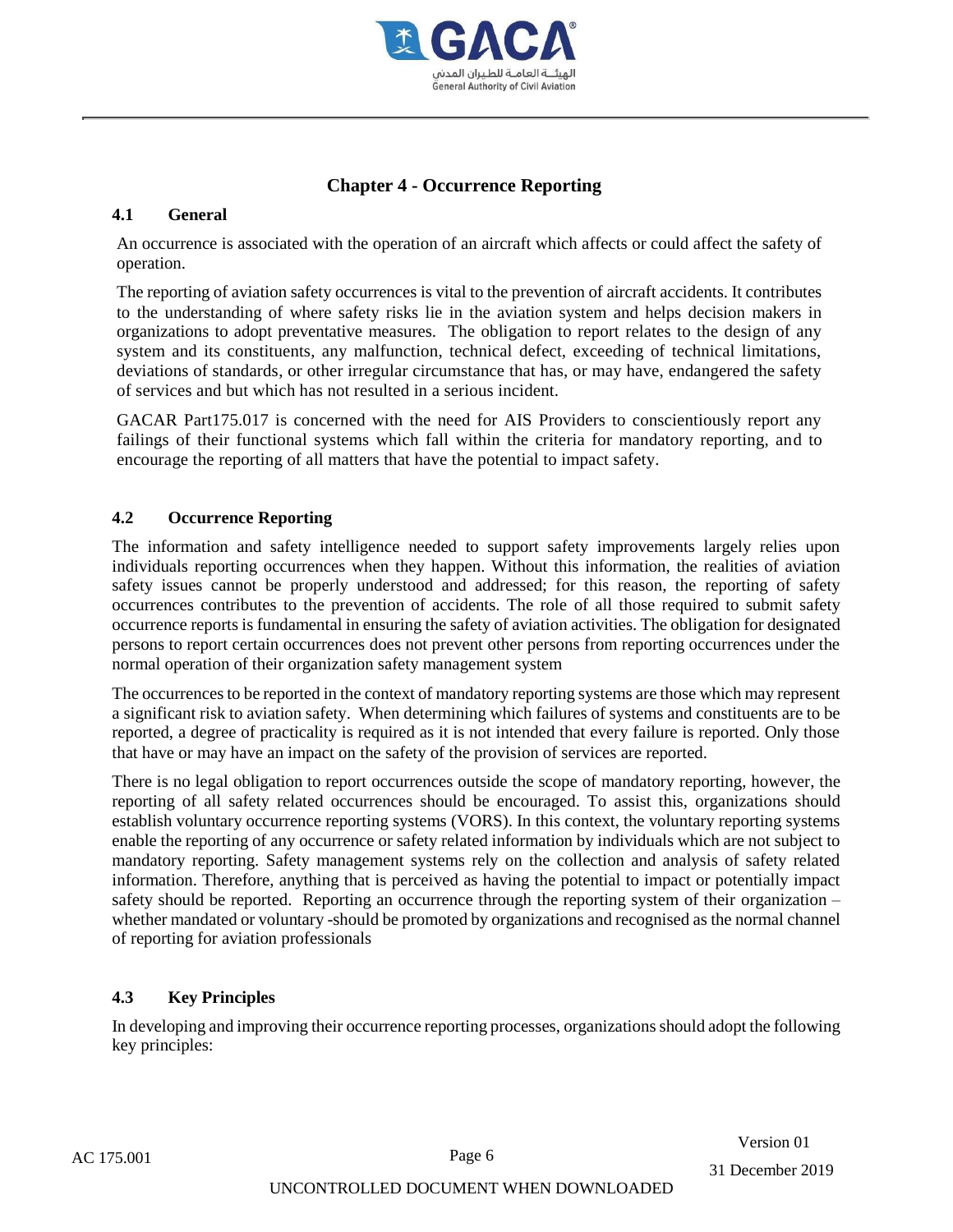

- (a) Confidentiality Organizations must take the necessary measures to ensure the appropriate confidentiality of information they collect and to comply with rules on the processing of personal data.
- (b) Reporting culture A 'Just Culture' encourages individuals to report safety-related information but does not absolve individuals of their normal responsibilities.
- (c) Prejudice for reporting Employees and contracted personnel who report or are mentioned in occurrence reports should not be subject to any prejudice by their employer or by the organization for which the services are provided, except in cases of wilful misconduct and where there has been a manifest, severe and serious disregard of an obvious risk and clear failure to take such care as is evidently required in the circumstances.
- (d) Use of occurrence reports Organizations can only use an occurrence report for the purpose for which it has been collected. Organizations are not allowed to make available or use occurrence reports to attribute blame or liability, or for any purpose other than the maintenance or improvement of aviation safety. The exception to this principle is where safety might be endangered, in which case information on occurrences may be shared or used with a view to maintain or improve aviation safety.
- (e) Disciplinary action Disciplinary, administrative or legal proceedings should not be instigated in respect of unpremeditated or inadvertent infringements only because they have been reported as an occurrence, unless where otherwise provided by applicable national criminal law. In the cases where proceedings have been instituted under national law, information contained in occurrence reports must not be used against the reporters or the persons mentioned in occurrence reports
- (f) Mandatory and voluntary reporting Organizations must establish both mandatory and voluntary reporting systems. Such systems should be part of the organization's management/safety management system.
- (g) Reporting to GACA Organizations must report to GACA all mandatory reportable occurrences. Voluntary occurrence reports are desirable but are not required to be reported to GACA.
- (h) Occurrence follow up Occurrence follow up requirements should not jeopardise the quality and thoroughness of an occurrence analysis. It may be detrimental to safety if investigations are rushed to be completed within a short period without properly establishing root cause and determining relevant remedial action.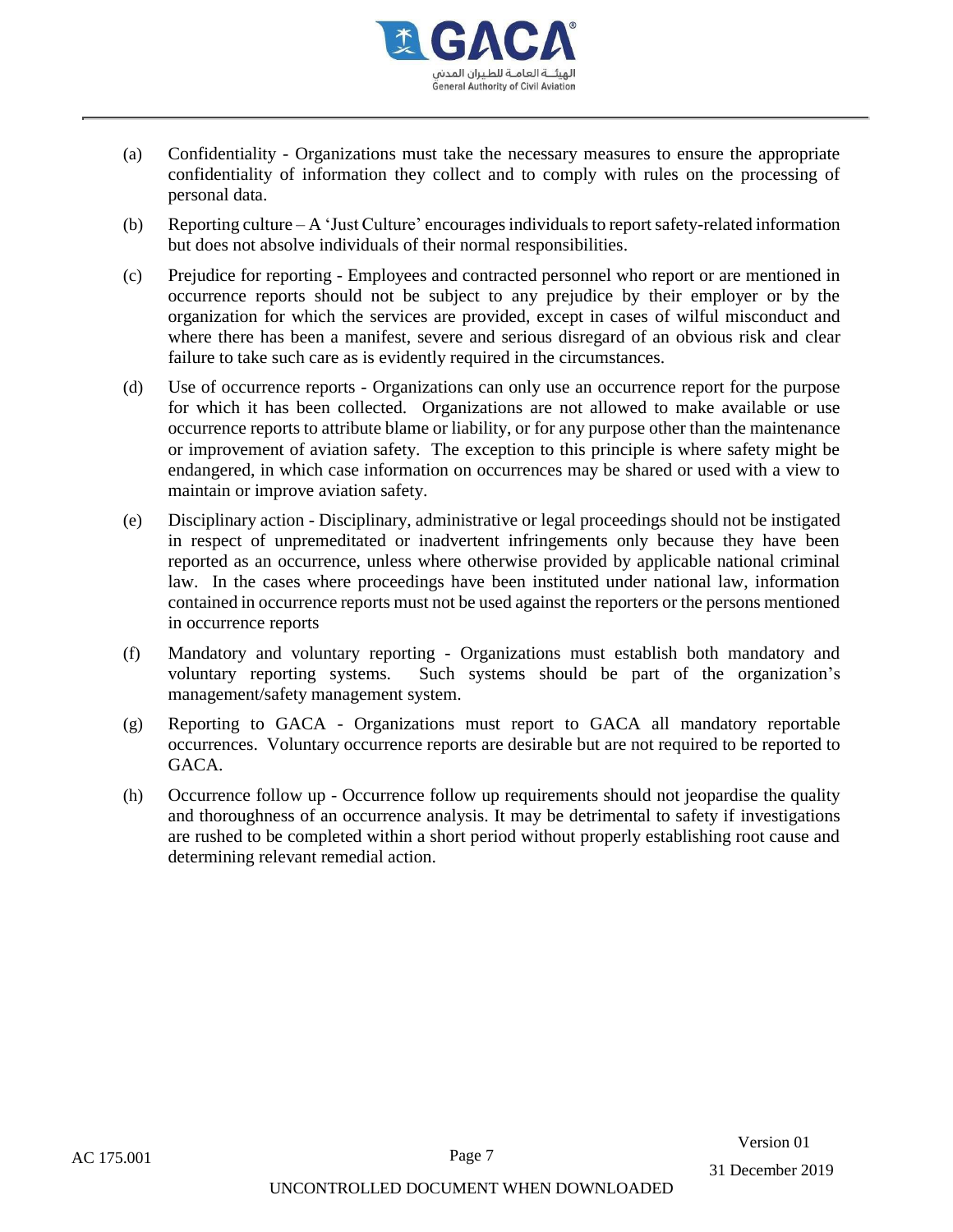

# **Chapter 5 – Acceptable & Alternative Means of Compliance**

## **5.1 General**

The complexity of the aviation sector makes it impossible to regulate aviation without having different levels of regulatory requirements. While in some cases it is appropriate, and even necessary, to use binding regulations, in other cases some flexibility needs to be provided by the regulatory system, using non-binding standards. This need for a balanced approach has been implemented by many organizations and aviation regulators. In the Kingdom of Saudi Arabia, as with many other states, the regulatory framework includes both primary and secondary legislation, together with standards and means of compliance to the legislation. Where appropriate, further information to assist in the interpretation and implementation of a regulation is also made available.

GACAR Part175.005 requires service providers to seek the approval of GACA before using a means of compliance to a regulation that has not previously been approved. Means of compliance that have been previously approved may be used without prior authorisation and are known as Acceptable Means of Compliance (AMC). The purpose of this chapter is to provide further information to service providers on the use of AMCs in demonstrating compliance with safety regulatory requirements.

#### **5.2 Acceptable Means of Compliance**

AMCs are non-binding standards adopted by GACA to illustrate a means to establish compliance with a regulation. AMCs are not of a legislative nature and they do not create additional obligations on service providers who may decide to use the AMC for their own purposes or may use other appropriate means to demonstrate compliance. The use of an AMC by Providers offers several advantages. AMCs are a ready means for organizations to demonstrate full compliance with the relevant regulation. The use of an AMC also provides for legal certainty and contributes to uniform implementation. Furthermore, the adoption of an AMC provides a presumption of compliance with the rules, so that it commits GACA to recognise regulated organizations complying with AMC as complying with the law.

When means other than an AMC are used, these are referred to as Alternative Means of Compliance (AltMoC)

## **5.3 Alternative Means of Compliance**

When a service provider wishes to use an AltMOC, it must, prior to implementing it, provide GACA with a full description of the AltMOC. The description must include any revisions to manuals or procedures that may be relevant, as well as an assessment demonstrating compliance with the requirements of the appropriate regulation. GACA will evaluate all alternative means of compliance proposed by an organization by analysing the documentation provided and, if considered necessary, conducting an inspection of the organization. Provided that the AltMOC are in accordance with the appropriate regulation, GACA will notify the applicant that the AltMOC may be used.

Any issues of uncertainty regarding compliance, and arrangements for determining compliance, should be discussed with GACA at the earliest opportunity.

Version 01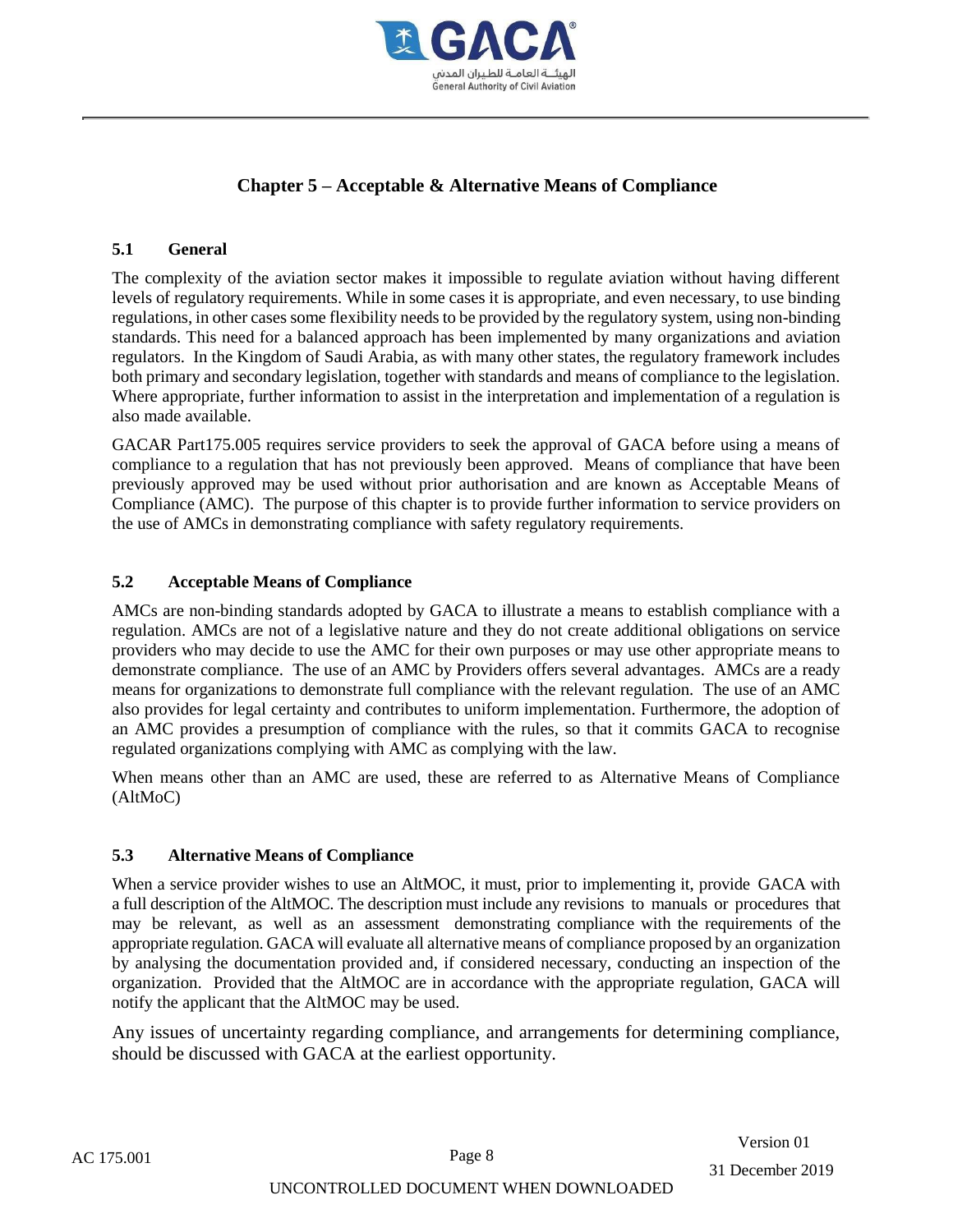

# **Chapter 6 – AIP**

## **6.1 General**

The promulgation of aeronautical data is a key requirement for flight safety. All ICAO Contracted States are required to promulgate such data in the form of a standard publication, the Aeronautical Information Publication (AIP). GACAR Part175.075 identifies the specifications for the publication of the AIP of Saudi Arabia.

## **6.2 Publication authority**

An AIP is issued by or with the authority of the appropriate State and contains aeronautical information of a lasting character essential to air navigation. In the Kingdom of Saudi Arabia, the AIP is published under the authority of the President of GACA.

## **6.3 Content and structure**

The content and structure of the AIP document are the subject of international agreement and are specified by ICAO in Appendix 2 of Doc10066.

The AIP contains details of regulations, procedures and other information pertinent to the operation of aircraft in the Kingdom of Saudi Arabia. The AIP is the recognised information source for permanent information and long duration temporary changes relating to aeronautical services in Saudi Arabia.

The AIP contains a range of aeronautical data, all of which requires approval by GACA before publication. Data requiring approval is identified in dedicated Advisory Circular.

Full details regarding the content and structure of the AIPs are contained in ICAO Doc10066 PANS AIM. An AIP relating to services provided in the Kingdom of Saudi Arabia must comply with the specifications identified in this document unless otherwise authorised by the President. Any service provider proposing to include information in a format or to a specification that does not meet the requirements of Doc10066 must discuss their proposals with GACA and seek approval at the earliest opportunity and in any case prior to publication.

## **6.4 Updating information**

Information in the AIP must be kept up to date by regular revision in accordance with the Aeronautical Information and Control (AIRAC) cycle. Revisions must be made in sufficient time to allow users of the aeronautical data to make necessary amendments.

 Version 01 31 December 2019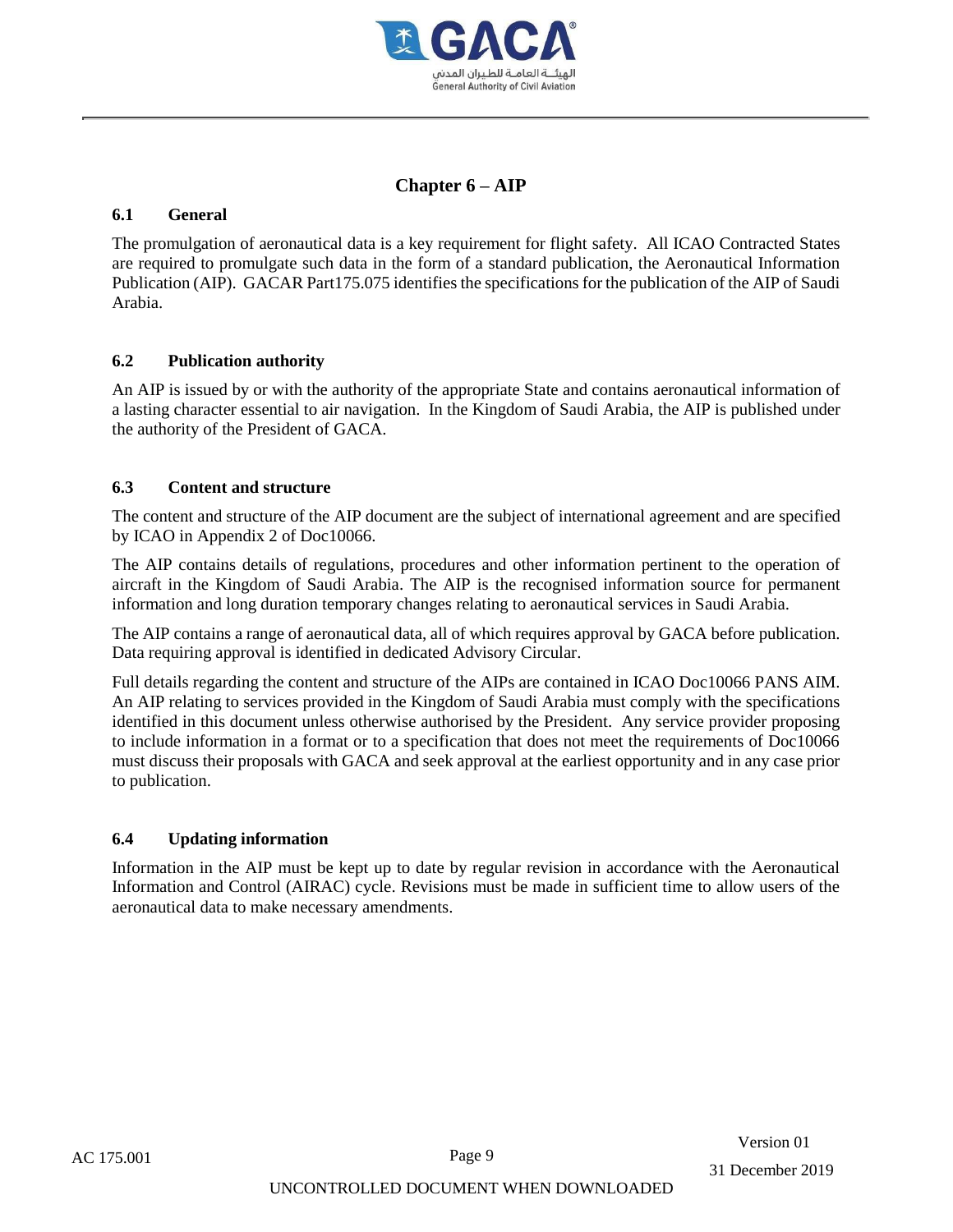

## **Chapter 7 – Personnel**

## **7.1 General**

A sufficiency of qualified and competent personnel is a pre-requisite for the delivery of safe aviation services. In addition to the general availability of qualified persons, GACAR Part 175.035 identifies the requirement for there to be appointed a senior person to act in an Accountable Manager role, as well as a group of senior persons responsible for compliance. This chapter offers guidance on the appointment of the Accountable Manager and on the requirement to assure the competence of staff engaged in the delivery of services.

## **7.2 Accountable Manager**

The size, structure and complexity of the service provider, will dictate where in the organization the role of Accountable Manager is identified. The Accountable Manager is the person with overall executive responsibility for operations and is the designated person responsible to GACA in respect of all functions which are subject to regulation. That person must have the authority within AIS provider's organization to ensure that all operations activities can be financed and carried out to the standard required by GACA. The appointment of any individual to the role of Accountable Manager is subject to the acceptance of GACA. Chapter 8 of this AC describes the acceptance of appointment of the director of aeronautical information services.

## **7.3 Personnel**

All service providers are expected to have a sufficient number of competent staffs to discharge their responsibilities according to Part175. To achieve this, Service Providers must establish policies for the recruitment, training and competence of its personnel acceptable to the President. Such personnel must be qualified to perform their allocated tasks and have the necessary skills to ensure they perform their duties to a sufficiently high standard.

## **(a) Training**

The delivery of suitable training to develop and support the competence of staff is a key responsibility of a Provider. Correct and thorough training is essential to optimise compliance and performance. To achieve maximum benefit from such training, the service provider must ensure that all personnel understand the objectives as laid down in the service provider's management system documentation.

Key issues to consider include:

- (i) a full and comprehensive job description for key roles in the organization, identifying where appropriate what activities are safety critical
- (ii) the minimum qualifications required of individual post holders
- (iii) The training required for the role both initial and ongoing; theory training; "On-the-Job" training; training for unusual occurrences; etc.
- (iv) the arrangements for the identification and delivery of appropriate training.
- (v) training should be proportionate to the role.

Version 01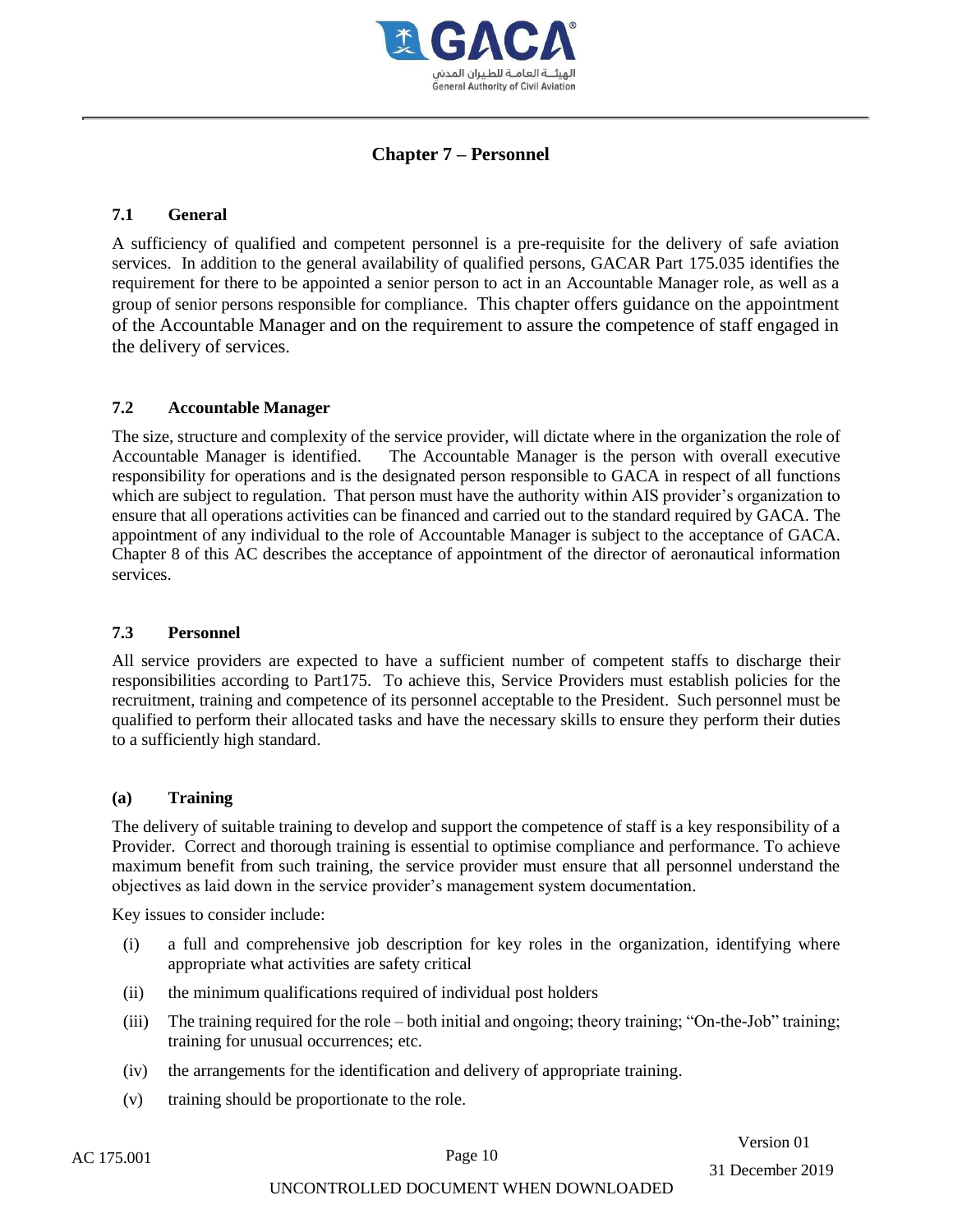

- (vi) how is the output of training arrangements validated to ensure it is effective in maintaining standards?
- (vii) The service provider must conduct refresher/recurrent training annually.

#### **(b) Competence**

The competence of staff depends upon their training, skills, knowledge and experience, and their ability to apply these to a task safely.

In preparing procedures to ensure the continuing competence of staff, service providers must:

- (i) determine the necessary competence for personnel performing activities supporting services provision;
- (ii) provide training to achieve the necessary competence;
- (iii) ensure the suitability of arrangements for ensuring ongoing competence, and the actions to take in the event of failing competence being identified;
- (iv) evaluate the effectiveness of the actions taken;
- (v) ensure that personnel are aware of the importance of their activities and how they contribute to the maintenance of safety and performance standards; and
- (vi) maintain appropriate records of education, training, skills, experience and competency assessment.

Any organization that is in any doubt as to the suitability of its arrangements for the training and competency of its staff should contact GACA as a matter of highest priority for further guidance.

Version 01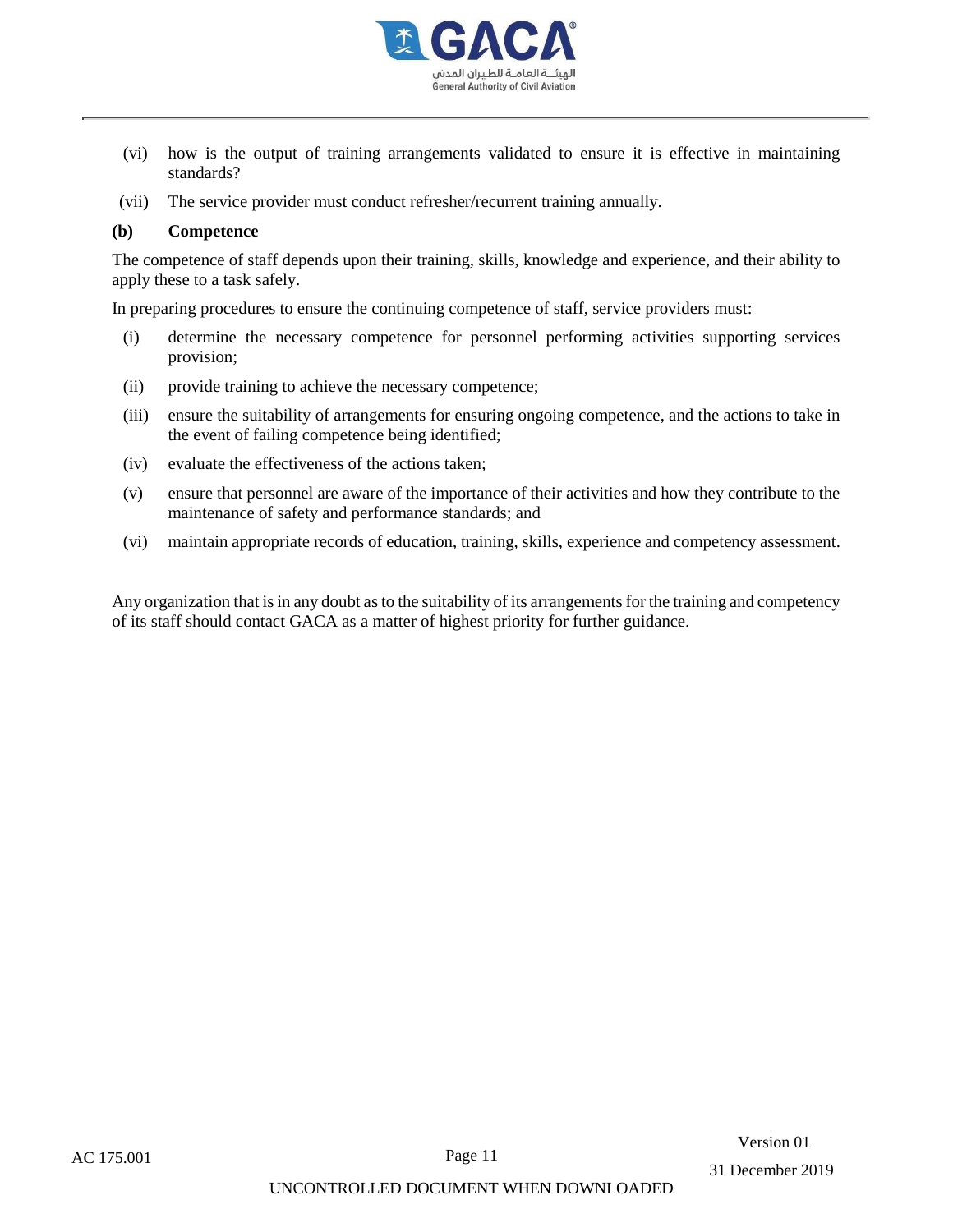

# **Chapter 8 – Appointment Acceptance of**

# **Director of Aeronautical Information Services**

## **8.1 Background**

An applicant for, or a holder of, a certificate as an Air Navigation Services (ANS) / Aeronautical Information Services (AIS) provider is required under GACAR Part 175 to appoint for an accountable manager Director of Aeronautical Information Services to be accepted by GACA President. This AC sets out the information that is required to enable GACA Aviation Standards to consider an application for acceptance and method GACA Aviation Standards may use to assess an application.

## **8.2 Applications**

An application may be made by an Aeronautical Information Services organization that is the holder of an Air Navigation Services (ANS) – Aeronautical Information Services certificate or has applied for such certificate.

The application, in writing, must include:

- The name of the Aeronautical Information Services Organization;
- The name of the person appointed as Director of Aeronautical Information Services;
- Details of the Director of Aeronautical Information Service's relevant qualifications and experience.

The application must address all relevant requirements of GACA Part 175, and in particular should specifically detail the manner in which the certificate holder will ensure that the Director of AIS's functions and duties are performed.

## **8.3 Acceptance Process**

GACA Aviation Standards will consider an application for acceptance in two stages.

An initial assessment will be made of the written application. If it is determined from that assessment that the Director of AIS possesses appropriate qualifications and experience, GACA Aviation Standards will proceed to the second stage, which will be an interview.

## **8.4 Assessment**

GACA Aviation Standards will assess the experience, skills and competencies of anyone nominated for the role of Director of AIS. This assessment will inform GACA's view on the suitability of any nominee. The assessment will consider a range of factors including formal training received; previous experience gained in analogous roles; and knowledge of the provision of aeronautical information skills. GACA's decision

Version 01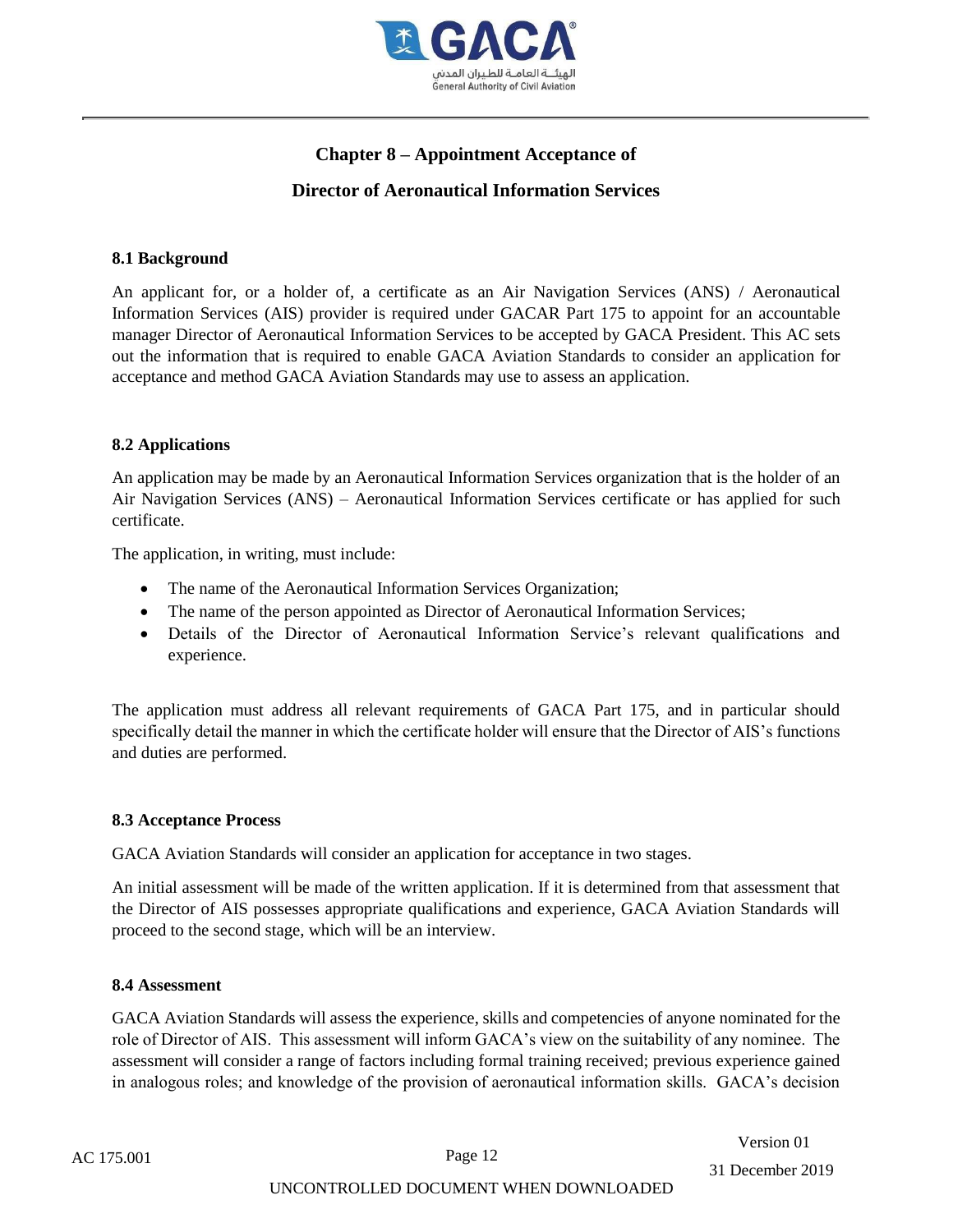

on the acceptability of a nominee for the post of Director is final. The criteria for the assessment are shown in Appendix A

#### **8.5 Acceptance**

If GACA Aviation Standards accepts an appointment the applicant will be advised in writing and the Director of AIS will be issued a notice of acceptance of appointment. The notice of acceptance will contain:

- The name of the person accepted by the President as Director of AIS;
- The name of the organization holding an AIS certificate in respect of which the appointment is made;
- Any conditions that the President may impose.

The acceptance is not transferable.

The acceptance will remain valid unless withdrawn by GACA Aviation Standards, a person ceases to occupy the position of Director of AIS, or the Director of AIS ceases to be employed by the AIS certificate holder specified in the notice of acceptance.

An appointment as Director of AIS will normally apply in respect of a single AIS provider. i.e., a person may not be the Director of AIS for more than one certificate holder.

#### **8.6 Rejection of Application**

GACA Aviation Standards will notify the applicant in writing if an appointment is not accepted. The advice will state the qualification, experience, or knowledge areas that have been assessed as unsatisfactory.

An unsuccessful applicant may re-apply if additional evidence can be provided to rectify any deficiency in the original application.

Version 01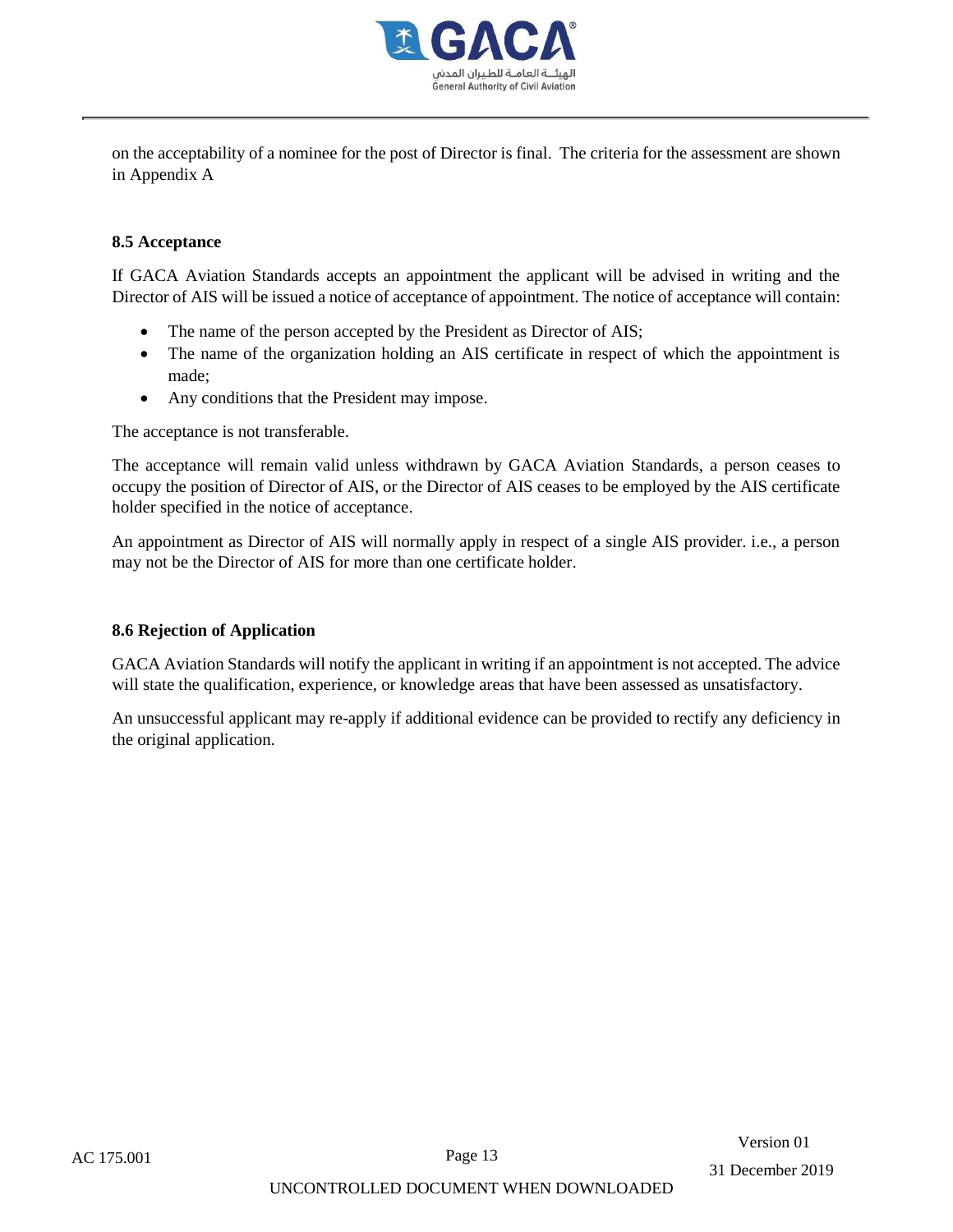

# **Appendix 8A – Director AIS**

## **Assessment Criteria**

| <b>QUALIFICATIONS</b>                                                                   |                                                                                                                                                                                                                                                                                                                                                  |  |  |
|-----------------------------------------------------------------------------------------|--------------------------------------------------------------------------------------------------------------------------------------------------------------------------------------------------------------------------------------------------------------------------------------------------------------------------------------------------|--|--|
| (1) Basic qualification                                                                 | Evidence of completion of an AIS basic course must be provided.                                                                                                                                                                                                                                                                                  |  |  |
| (2) Advanced training                                                                   | Evidence of advanced training must be provided. It is expected that a<br>person appointed as Director of AIS will have completed a number of<br>advanced or refresher courses after gaining the initial qualification.<br>Details of attendance and participation in relevant conferences including<br>papers presented etc. should be included. |  |  |
| RELEVANT EXPERIENCE                                                                     |                                                                                                                                                                                                                                                                                                                                                  |  |  |
| (3) Aeronautical<br><b>Information Services</b>                                         | Details of the Director of AIS's experience in Aeronautical Information<br>Services domain should be provided.                                                                                                                                                                                                                                   |  |  |
| (4) Supervision $&$<br>Management                                                       | Director of AIS must demonstrate AIS experience in a supervisory role<br>and/or equivalent supervisory or management experience in a related<br>industry.                                                                                                                                                                                        |  |  |
|                                                                                         | It's expected that the Directors of AIS will be able to demonstrate:                                                                                                                                                                                                                                                                             |  |  |
|                                                                                         | (a) Their capability for supervision and management;                                                                                                                                                                                                                                                                                             |  |  |
|                                                                                         | (b) How they intend to ensure the organization's ongoing operational<br>compliance with GACARs;                                                                                                                                                                                                                                                  |  |  |
|                                                                                         | (c) How they intend to ensure they retain sufficient resources to<br>maintain operational effectiveness and full safety compliance in a<br>commercial environment                                                                                                                                                                                |  |  |
| (5) Management and<br>regulation                                                        | (a) Evidence of management experience preferably in aviation,<br>having regard to the nature of the aeronautical information<br>services operations under GACAR Part 175 certificate;                                                                                                                                                            |  |  |
|                                                                                         | (b) Demonstrated understanding of GACA Regulations and<br>associated legislation having regard to the nature of the<br>aeronautical information services operations under the part 175<br>certificate;                                                                                                                                           |  |  |
|                                                                                         | (c) A demonstrated ability to effectively describe the roles and<br>responsibilities of the key personnel positions;                                                                                                                                                                                                                             |  |  |
|                                                                                         | (d) Demonstrated ability to maintain effective oversight and<br>operational support of key personnel;                                                                                                                                                                                                                                            |  |  |
|                                                                                         | (e) An understanding of the requirement to communicate safety<br>related matters to GACA Aviation Standards;                                                                                                                                                                                                                                     |  |  |
| <b>KNOWLEDGE</b> (the following criteria will normally be assessed during an interview) |                                                                                                                                                                                                                                                                                                                                                  |  |  |
| (6) Regulatory<br>compliance                                                            | (a) Knowledge of the regulatory requirements applicable to civil<br>aviation in Saudi Arabia and in respect of aeronautical<br>information services                                                                                                                                                                                              |  |  |

Г

Version 01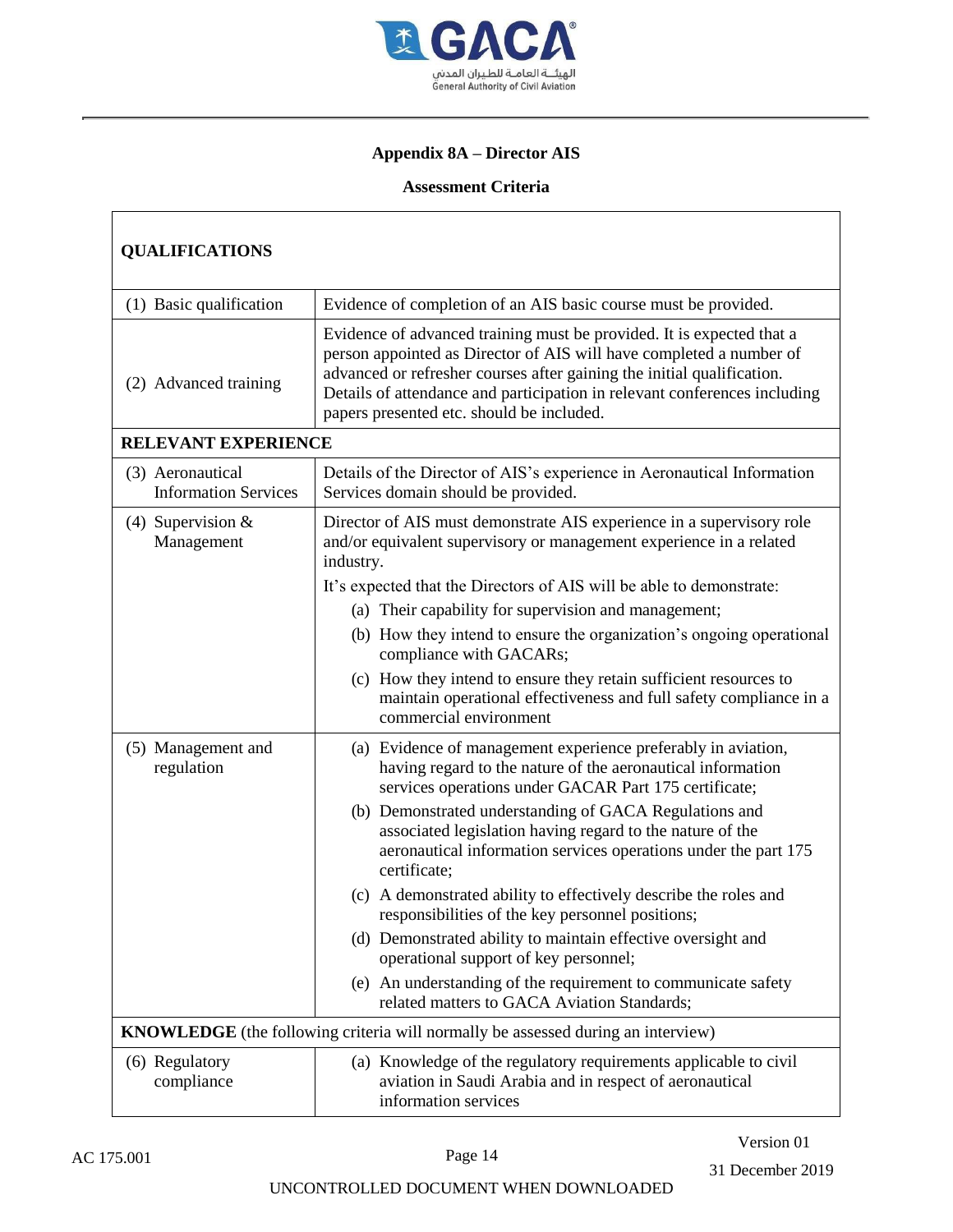

|                                                | (b) The Director of AIS must demonstrate a thorough knowledge of<br><b>GACAR Part 175, Aeronautical Information Services</b>                                                                                                                                                                                            |
|------------------------------------------------|-------------------------------------------------------------------------------------------------------------------------------------------------------------------------------------------------------------------------------------------------------------------------------------------------------------------------|
| $(7)$ AIS/AIM                                  | Detailed knowledge in the principles and practice of aeronautical<br>information services with the rules contained in ICAO Annexes 15 and 4<br>and ICAO Docs 10066, 8126 and 8697 is required including:                                                                                                                |
|                                                | (i) AIS to AIM roadmap and steps;<br>$(ii)$ SWIM;                                                                                                                                                                                                                                                                       |
|                                                | (iii) AIS automation, data set and AIXM;<br>(iv) PANS-AIM;                                                                                                                                                                                                                                                              |
| (8) Navigation Systems                         | The Director of AIS must demonstrate a thorough understanding of the<br>principles of operation of relevant ground and space-based navigation<br>systems.                                                                                                                                                               |
| (9) Company operating<br>procedures.           | The Director of AIS must demonstrate that he is fully conversant with the<br>organization's operations manual. In general, it is expected that except, in<br>matters of detail, the Director of AIS can demonstrate this knowledge<br>without reference to the operations manual.                                       |
|                                                | The Director of AIS must demonstrate detailed knowledge of all<br>company operating procedures including:                                                                                                                                                                                                               |
|                                                | (a) Data management, workflow & control                                                                                                                                                                                                                                                                                 |
|                                                | (b) Quality checks and verification before publication                                                                                                                                                                                                                                                                  |
|                                                | (c) Record keeping                                                                                                                                                                                                                                                                                                      |
|                                                | (d) QMS requirements                                                                                                                                                                                                                                                                                                    |
|                                                | (e) Automation tools requirements                                                                                                                                                                                                                                                                                       |
|                                                | (f) Publishing and standards                                                                                                                                                                                                                                                                                            |
|                                                | (g) SLA with originators requirements                                                                                                                                                                                                                                                                                   |
| (10)<br>Company safety<br>management system    | Director of AIS must demonstrate a high standard of knowledge of and a<br>commitment to the principle of a Safety Management System. The<br>Director of AIS must have a thorough knowledge of the company safety<br>management system and be able to discuss action appropriate to typical<br>safety management issues. |
| Responsibilities as<br>(11)<br>Director of AIS | The Director of AIS must have a thorough understanding of his<br>responsibilities.                                                                                                                                                                                                                                      |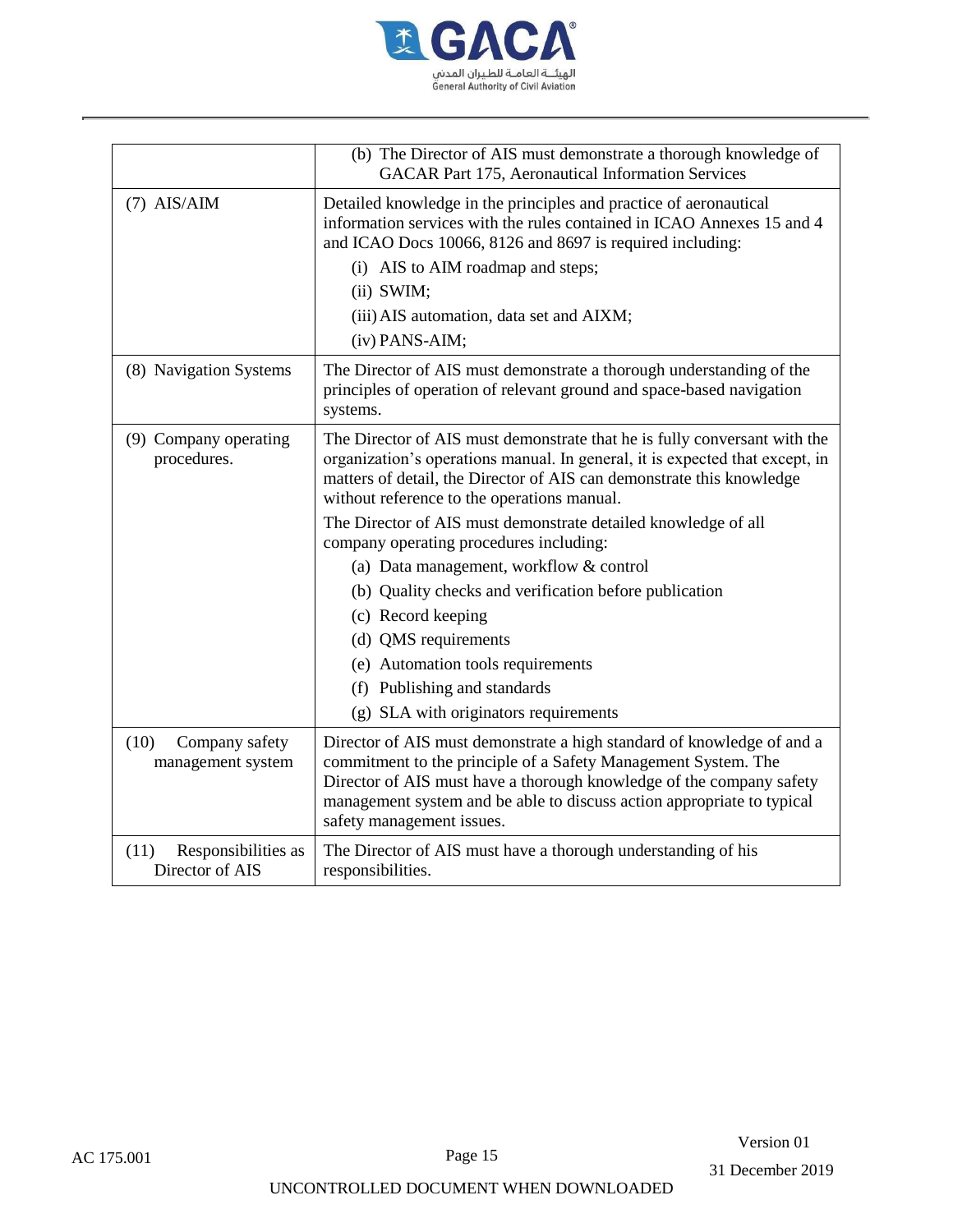

# **Chapter 9 – Acceptance of the AIS Manual.**

#### **9.1 Introduction**

GACAR175.043 requires all AIS Providers to provide an operations manual that contains details of the services provided and for the use and guidance of its own personnel. The manual must be kept updated and be subject to the document control procedures adopted by the AIS Provider. The President will accept the manual provided he is satisfied that the manual is suitable for use. Once a manual has been accepted, the manual must be managed in accordance with the Provider's document control procedures authorized by GACA. The Provider must supply GACA with a copy of all amendments to the manual without delay and in accordance with arrangements of the supply of such amendments agreed with GACA

#### **9.2 Content of the Manual**

The Director AIS must sign at the front of the manual attesting to the accuracy of the information provided and to confirm compliance by all staff with the procedures it contains.

The following items must be included in the manual if it is to be accepted by the President.

- (a) The name of the Organization/Service Provider
- (b) The names and titles of all senior managers, together with their duties and responsibilities;
- (c) The names, titles, and contact details of all staff who will engage routinely with GACA on all matters relating to the production or content of the manual;
- (d) An organogram showing clear reporting lines of all staff engaged in the provision or oversight of aeronautical information. The level of detail provided should allow for identification of all safety -critical posts.
- (e) Information concerning the range of services provided and to who they are provided.
- (f) Information concerning document control procedures that provide for the maintenance of the manual. Maintenance tasks include routine updates to reflect changes in operational or business practices, and to capture changes in national and international regulations. Amendments may also be required in response to a safety concern identified by the President. Arrangements to respond promptly in such cases must be detailed in the manual.
- (g) Information regarding procedures for the initial and ongoing training of staff, and arrangements for their continuing competence. This is likely to involve some form of qualitative assessment of performance.
- (h) Information regarding the Provider's management systems, and associated procedures, that provide assurance on the collection, storage, processing, publication and distribution of aeronautical information. The President must be satisfied that these systems, including quality control systems, are sufficient to ensure the continuing quality of the information supplied.

Note – the procedures referenced in  $(f)$ ,  $(g)$  and  $(h)$  above may be included in full in the manual, or their management system reference provided as an alternative.